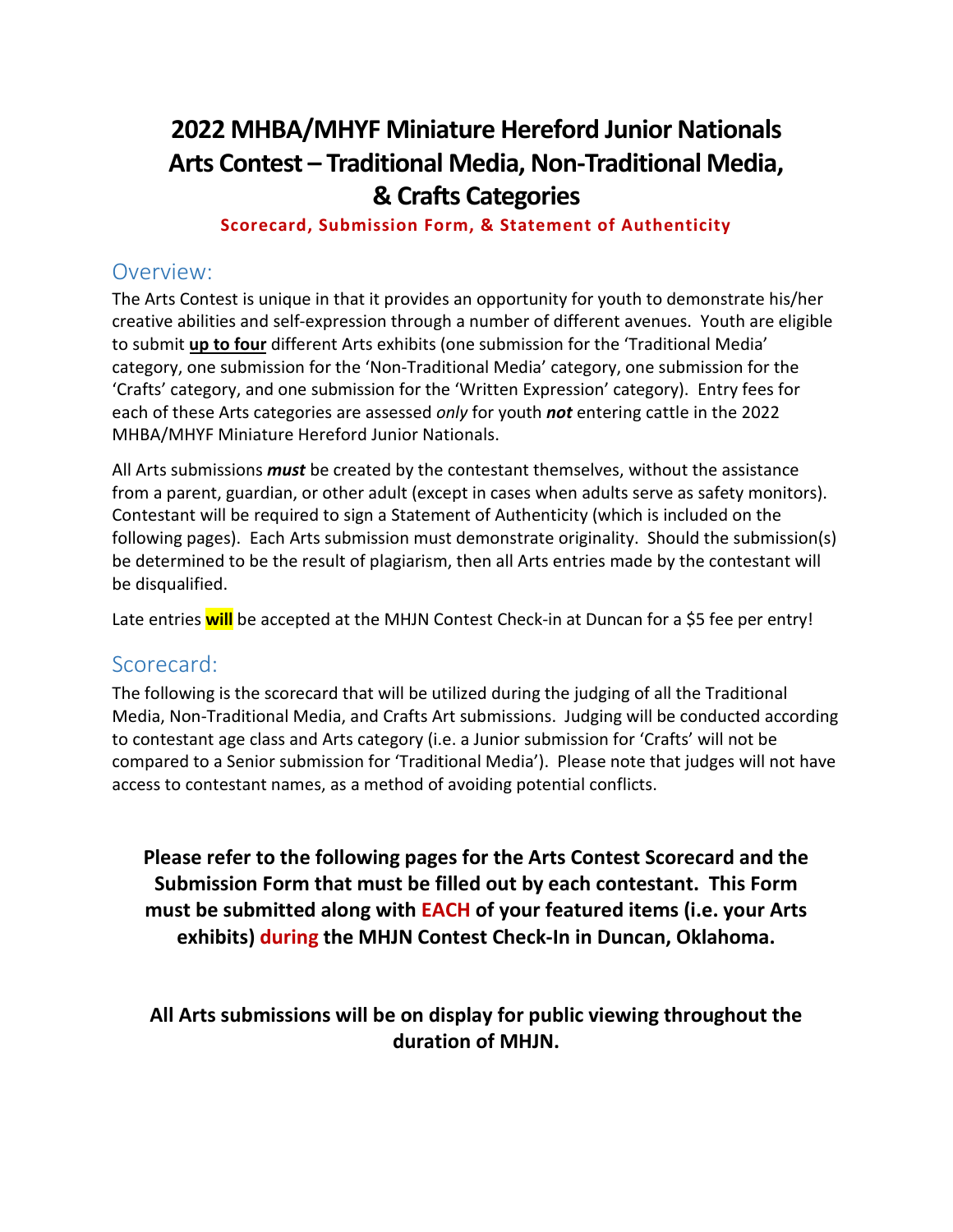# **Arts Scorecard – Traditional Media, Non-Traditional Media, and Crafts**

| <b>Criteria</b>                                   | <b>Elements Considered</b>                                                                                                                                                                                                                                                                                                                                                                                                                        | <b>Score</b>                    | <b>Judges Comment(s)</b> |  |
|---------------------------------------------------|---------------------------------------------------------------------------------------------------------------------------------------------------------------------------------------------------------------------------------------------------------------------------------------------------------------------------------------------------------------------------------------------------------------------------------------------------|---------------------------------|--------------------------|--|
| Originality and<br><b>Creativity</b>              | • Submission shows clear signs of originality and reflects age-<br>appropriate content<br>Artistic creativity is clearly evident<br>No evidence of plagiarism is apparent<br>$\bullet$<br>Viewer attention is "drawn" to the art exhibit                                                                                                                                                                                                          | out of 15<br>points<br>possible |                          |  |
| Quality,<br>Craftsmanship,<br>and Technique       | • Artist demonstrated skill with the selected media and tools<br>• Arts exhibit is of high quality (age-appropriate expectations)<br>• Clear evidence of youth craftsmanship (age-appropriate expectations)<br>• Artist recognized the techniques utilized in creating the exhibit;<br>techniques can be seen in the submitted exhibit                                                                                                            | out of 30<br>points<br>possible |                          |  |
| Written<br><b>Description</b>                     | Contestant submitted an explanation of the Arts Exhibit that:<br>$\bullet$<br>Explains why the artist created this exhibit (i.e. the artist's intent<br>$\circ$<br>behind creating the exhibit)<br>Describes media and tools utilized in the creation of the exhibit<br>$\Omega$<br>(and why that media was selected)<br>Does the artist hope the exhibit is meaningful to others (i.e. the<br>$\circ$<br>artist's interpretation of the exhibit) | out of 10<br>points<br>possible |                          |  |
| <b>Arts Category</b>                              | Exhibit is clearly relevant to submitted contest category (Traditional<br>$\bullet$<br>Media, Non-Traditional Media, or Crafts)                                                                                                                                                                                                                                                                                                                   | out of 5<br>points<br>possible  |                          |  |
| <b>TOTAL POINTS:</b><br>out of 60 points possible |                                                                                                                                                                                                                                                                                                                                                                                                                                                   |                                 |                          |  |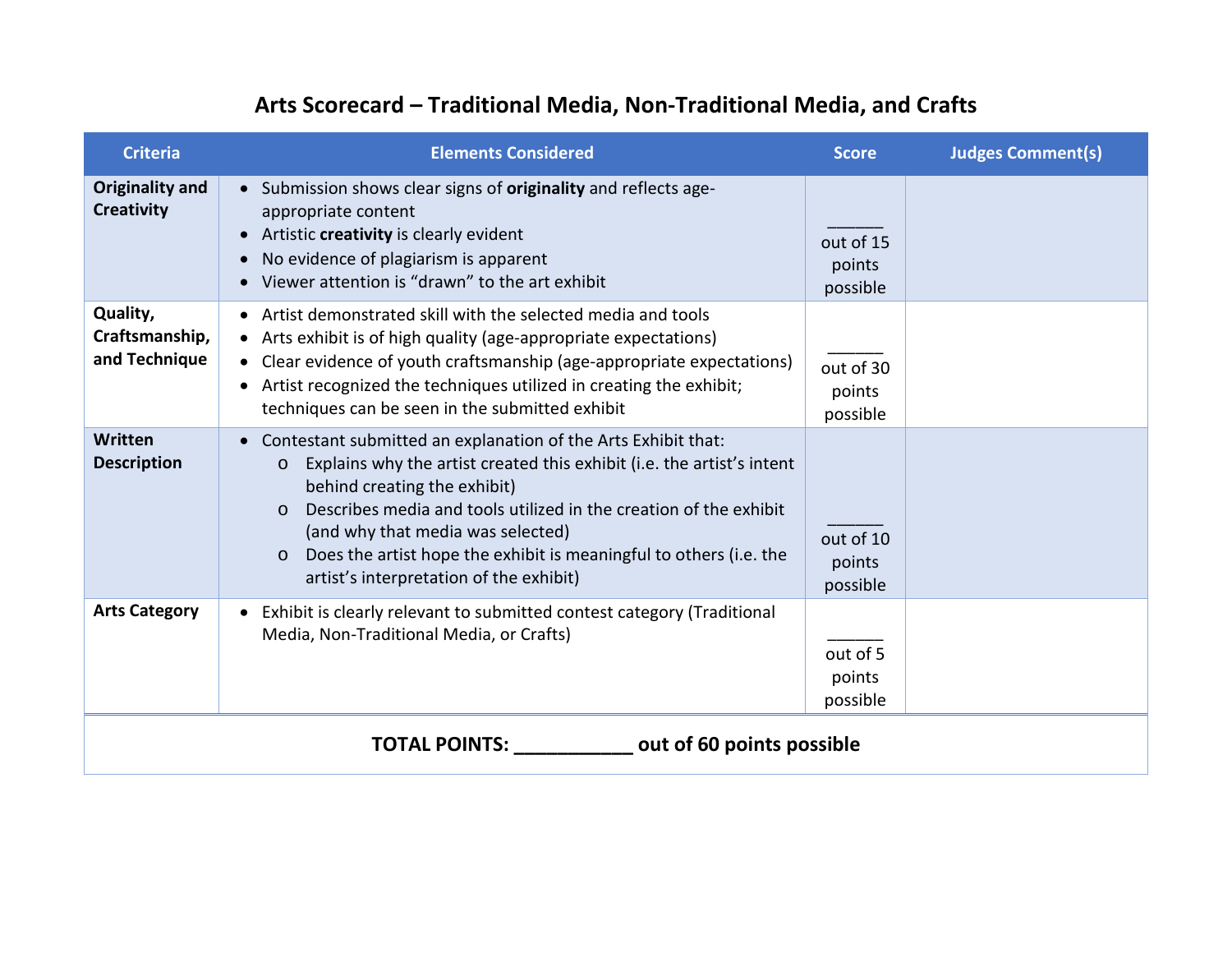## Submission Form – Arts Contests: Traditional Media, Non-Traditional Media, and Crafts:

Each contestant must complete the following form and include with *each* of his/her Arts contest submission (i.e. please print out one submission form for each Arts entry). Submissions must be received **during the MHJN Contest Check-In** at Duncan, OK. Arts entries that are not submitted during the Check-In time frame will *not* be accepted and entry fees will *not* be reimbursed.

- 1. Contestant Name:
- 2. Contestant Age: Select one of the following:
- 3. Arts Class (select one): Select one of the following:
- 4. Arts Exhibit Title:
- 5. Arts Media and Tools Utilized:

- 6. Dates of Production (for example, April 1-15, 2022):
- 7. Photograph of Contestant working on Art Exhibit Creation:

**\*Note:** Please print out a photograph that shows the youth artist physically working on the creation of the submitted Art exhibit. This photograph is required to be submitted along with the actual Arts exhibit.

**I have submitted a printed photograph along with my Arts Exhibit**